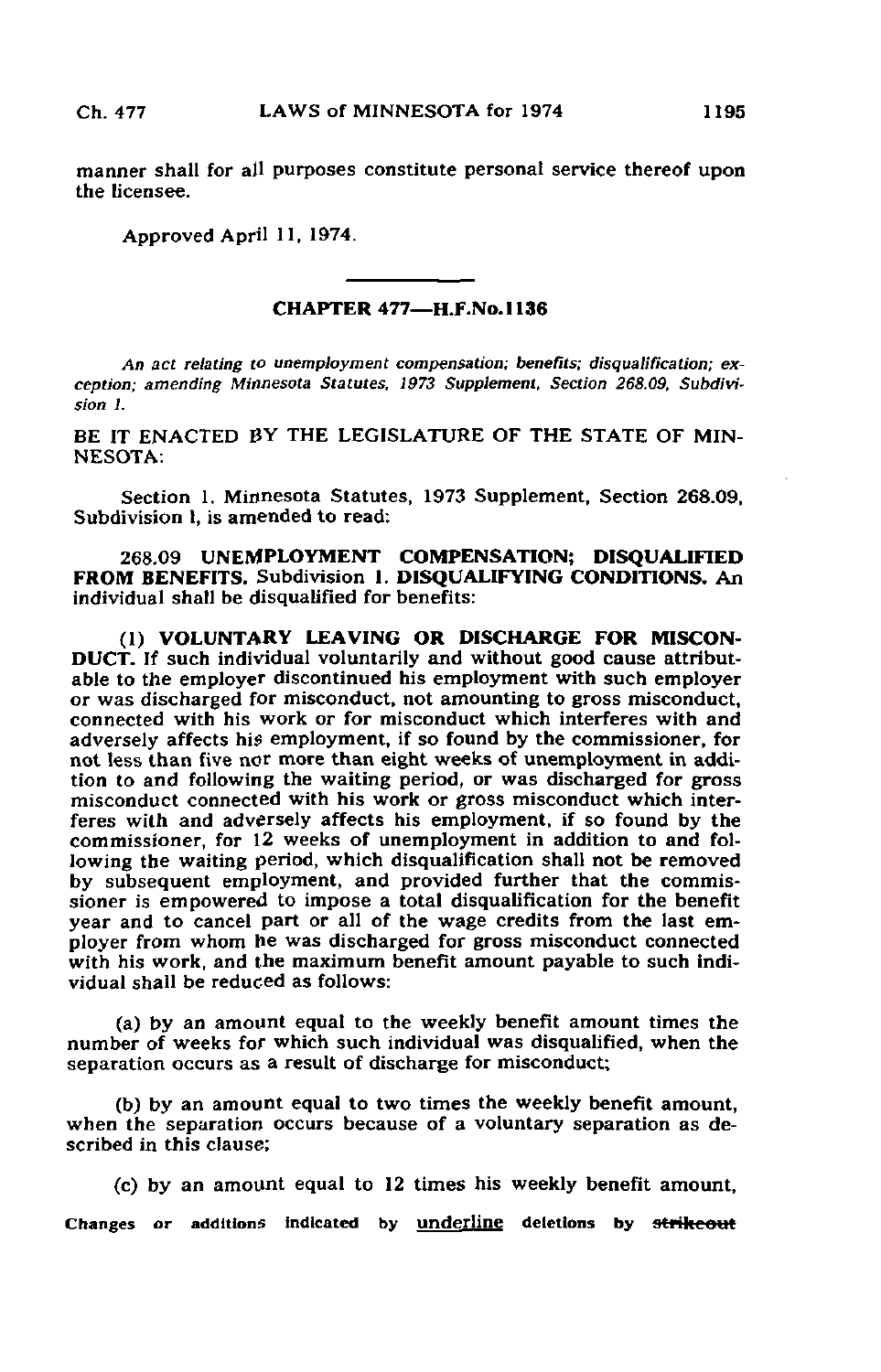when the separation occurs as a result of a discharge for gross misconduct.

For the purpose of this clause "gross misconduct" shall be defined as misconduct involving assault and battery, or an immoral act, or the malicious destruction of property or the theft of money or property of a value of \$50, or more.

This provision shall not apply to any individual who left his employment to accept work offering substantially better conditions of work or substantially higher wages or both, or whose separation from such employment was due to serious illness of such individual.

(2) SEPARATION TO ASSUME FAMILY OBLIGATIONS. If such individual voluntarily leaves employment because of pregnancy without availing herself of maternity leave rights provided by law, provided that such disqualification shall be removed by subsequent employment in insured work for a period of not less than six weeks.

(3) LIMITED OR NO CHARGE OF BENEFITS. Benefits paid subsequent to an individual's separation under any of the foregoing clauses or because of his failure, without good cause, to accept an offer of suitable re-employment, shall not be used as a factor in determining the future contribution rate of the employer from whose employment such individual separated or whose offer of re-employment he refused; provided that this clause shall not apply to an individual involuntarily separated from employment because of pregnancy.

(4) FAILURE TO APPLY FOR OR ACCEPT SUITABLE WORK. If the commissioner finds that he has failed, without good cause, either to apply for available, suitable work when so directed by the employment office, or the commissioner or to accept suitable work when offered him, or to return to his customary self-employment (if any) when so directed by the commissioner, or to actively seek employment. Such disqualification shall continue for the week in which such refusal or failure occurred and for a period of seven weeks of unemployment immediately following such refusal or failure.

(a) In determining whether or not any work is suitable for an individual, the commissioner shall consider the degree of risk involved to his health, safety, and morals, his physical fitness and prior training, his experience, his length of unemployment and prospects of securing local work in his customary occupation, and the distance of the available work from his residence.

(b) Notwithstanding any other provisions of sections 268.03 to 268.24, no work shall be deemed suitable, and benefits shall not be denied thereunder to any otherwise eligible individual for refusing to accept new work under any of the following conditions:

(1) if the position offered is vacant due directly to a strike, lock-

Changes or additions indicated by underline deletions by strikeout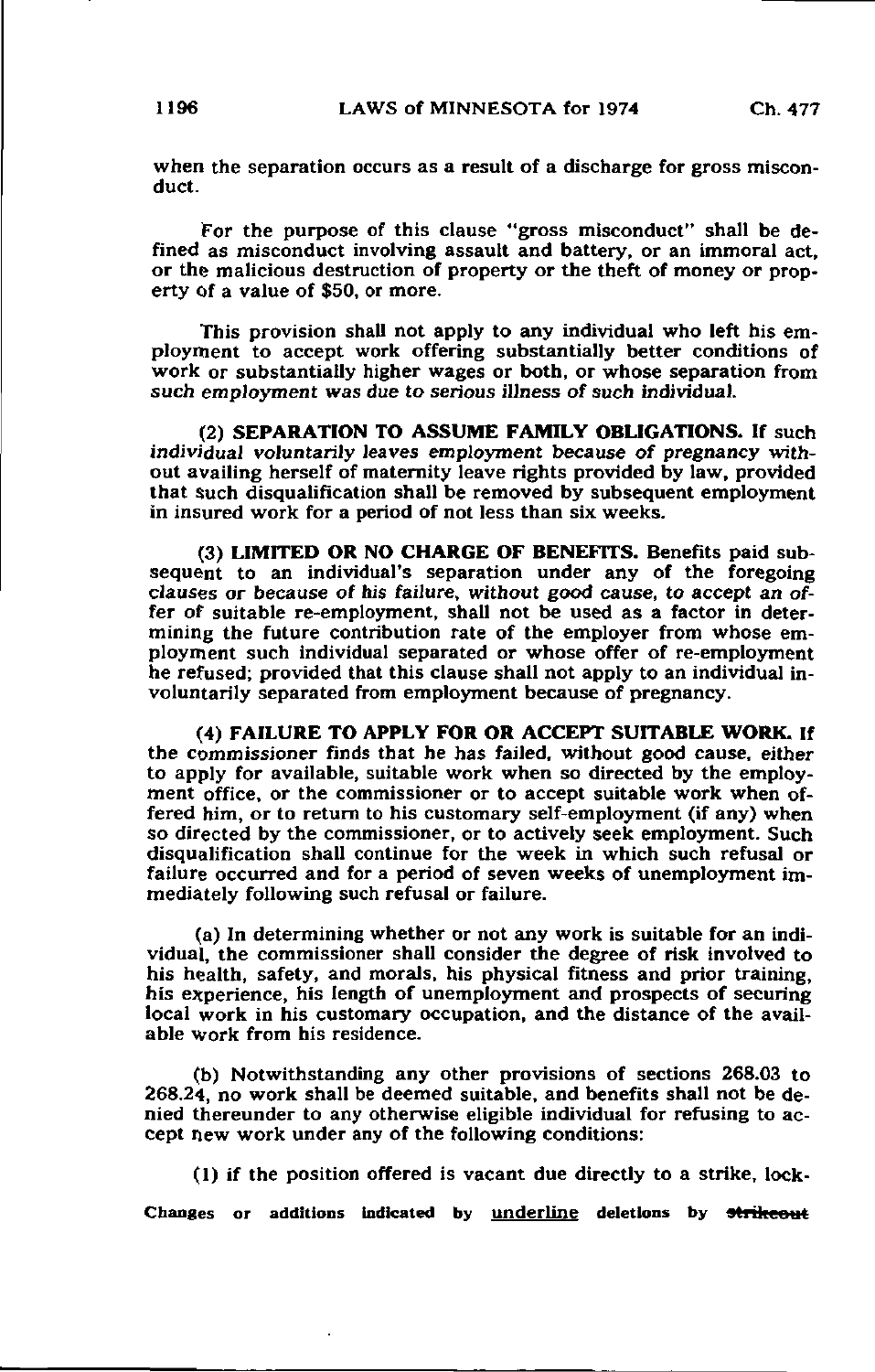out, or other labor dispute;

(2) if the wages, hours, or other conditions of the work offered are substantially less favorable to the individual than those prevailing for similar work in the locality;

(3) if as a condition of being employed the individual would be required to join a union or to resign from or refrain from joining any bona fide labor organization;

(4) if after December 31, 1971, such individual is in training with the approval of the commissioner.

(5) LABOR DISPUTE. If such individual has left or partially or totally lost his employment with an employer because of a strike or other labor dispute. Such disqualification shall prevail for each week during which such strike or other labor dispute is in progress at the establishment in which he is or was employed, except that such disqualification shall be for one week following commencement of the strike or other labor dispute for any employee who is not participating in or directly interested in the labor dispute which caused such individual to leave or partially or totally lose such employment. Failure or refusal of an individual to accept and perform available and customary work in the establishment constitutes participation. For the purpose of this section the term "labor dispute" shall have the same definition as provided in the Minnesota labor relations act. Nothing in this subdivision shall be deemed to deny benefits to any employee:

(a) who becomes unemployed because of a strike or lockout caused by an employer's willful failure to observe the terms of the safety and health section of a union contract or failure to comply with an official citation for a violation of federal and state laws involving occupational safety and health; provided, however, that benefits paid in accordance with this provision shall not be charged to the employer's experience rating account if, following official appeal proceedings, it is held that there was no willful failure on the part of the employer.

 $(a)$  (b) who becomes unemployed because of a lockout,

 $\left\langle \phi \right\rangle$  (c) who is dismissed during the period of negotiation in any labor dispute and prior to the commencement of a strike, or

 $(e)$  (d) unless he is unemployed because of a jurisdictional dispute between two or more unions.

Provided, however, that voluntary separation during the time that such strike or other labor dispute is in progress at such establishment shall not be deemed to terminate such individual's participation in or direct interest in such strike or other labor dispute for purposes of this subdivision.

Changes or additions indicated by underline deletions by strikeout